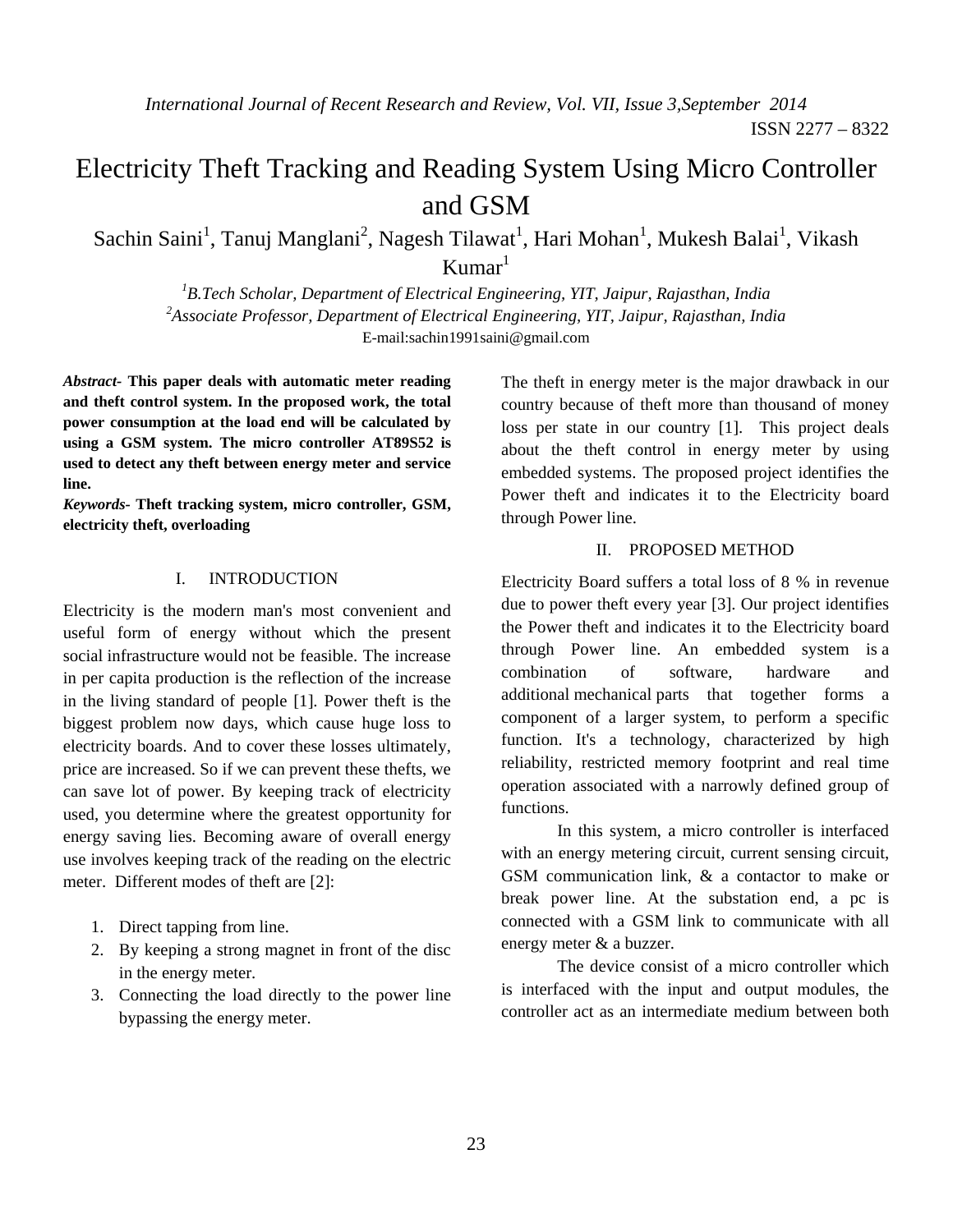of them. So the controller can be termed as a control unit. We can control the electrical devices through wireless interface. By using the control buttons the data related to the electrical devices is given to the microcontroller. The microcontroller continuously records the reading and the live meter reading can be sent to the electricity department on request. And micro controller also reads energy pulses  $\&$  current signals. If current is drawing  $\&$  energy pulses are normal, then no power theft is being done & the output is connected. If current is drawing  $\&$  energy pulses are not coming, then it indicates that power theft. So microcontroller trips the output using relay and at receiving end data is received and is given to the microcontroller. The micro controller automatically takes the responsibility of controlling the electrical devices [3]. The objectives of the project

include real time power monitoring at house and sensing the power theft.

### III. IMPLIMANTATION OF PROPOSED PROJECT

Before implimantation, meter read only normal readings and the system is not automated. Theft cannot be realised in real time. After implimantation of proposed method, the system will automatically reads the meter values and sends it to grid sub-station. Then authorities will check the system and consumers reading and generate a sms regading the billing. If no theft occur then system read normal reading and working normally. Incase if any theft occur then the buzzer will activate and alerts the autorities. The list of components used in is shown in table I. Table II shows the block diagram of the proposed work.

#### **TABLE I**

| S.No. | Component           | Rating            | Application                  | Quantity       | Image         | References |
|-------|---------------------|-------------------|------------------------------|----------------|---------------|------------|
|       |                     |                   |                              |                |               | No.        |
| 1.    | <b>Energy Meter</b> | 3KWH              | Read the input power         | $\overline{2}$ |               | 5          |
| 2.    | <b>GSM 900</b>      |                   | For Communication<br>Purpose | $\overline{2}$ |               | 6          |
| 3.    | Diode               | 1N4007            | Single side current<br>flow  | $\overline{4}$ |               | 7          |
| 4.    | Micro<br>Controller | AT89S52           | Programming &<br>Controlling | $\overline{2}$ | <b>Corner</b> | 8          |
| 5.    | Computer            |                   |                              | $\mathbf{1}$   |               |            |
| 6.    | Relay               | 6V                | For break the<br>connection  | $\mathbf{1}$   |               | 9          |
| 7.    | Resistance          | 1K, 10K, 47<br>0K | Voltage drop                 | 20             |               | 10         |

### **COMPONENT DETAILS**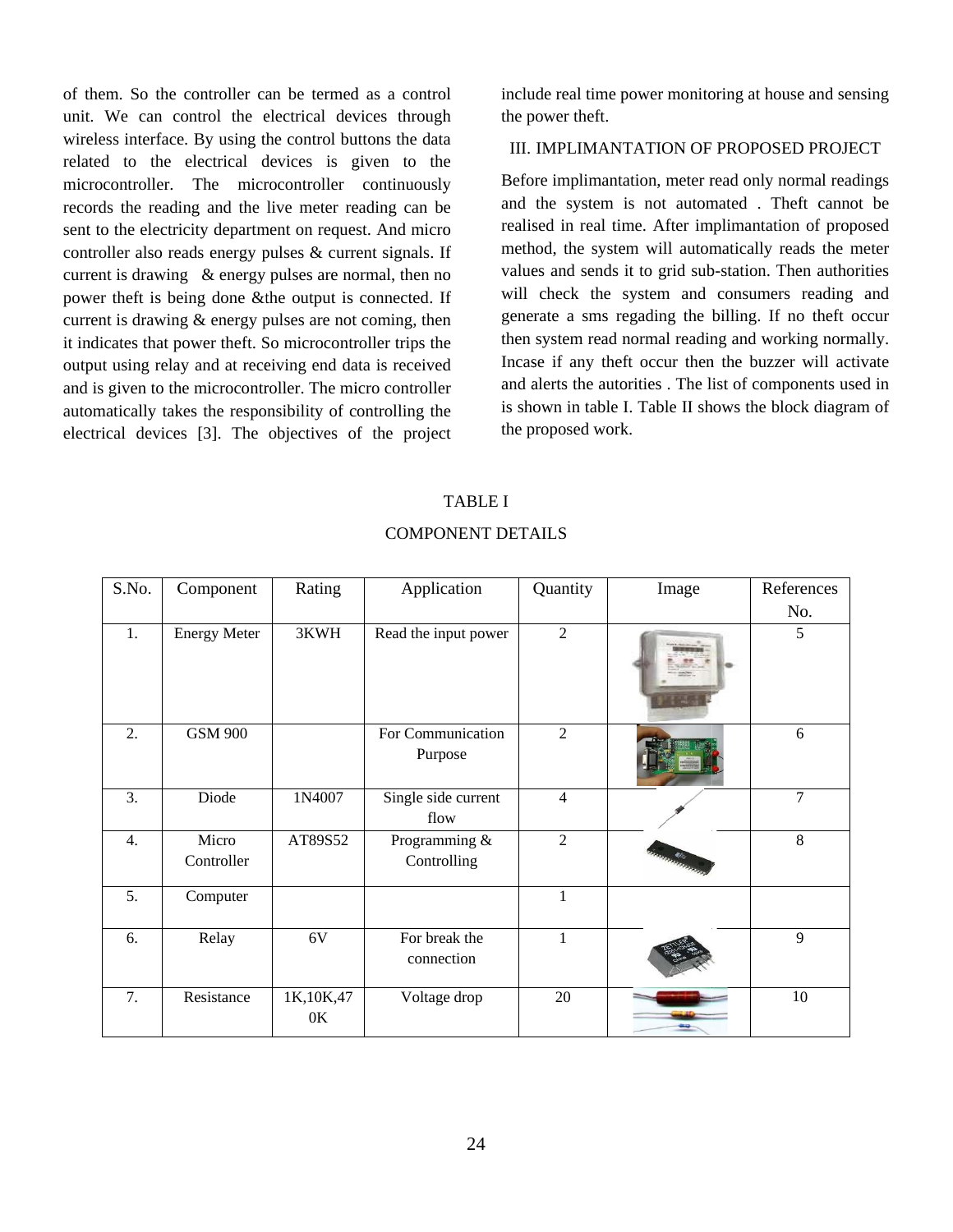| 8.  | Capacitor             | 22PF, 10UF<br>,100UF<br>1000UF | Charge storage               | 15 | 322 | 11 |
|-----|-----------------------|--------------------------------|------------------------------|----|-----|----|
| 9.  | Voltage<br>Regulator  | 7805,7812                      | <b>Voltage Stabilization</b> | 2  |     | 12 |
| 10. | <b>LED</b>            |                                | Indication                   | 10 |     | 13 |
| 11. | Variable<br>Resistor  | 20 K                           | Control                      | 2  |     | 14 |
| 12. | Crystal<br>Oscillator | 11.0529<br>MHz                 | <b>Frequency Generate</b>    |    |     | 15 |

# BLOCK DIAGRAM OF COMPLETE PROJECT T TABLE II

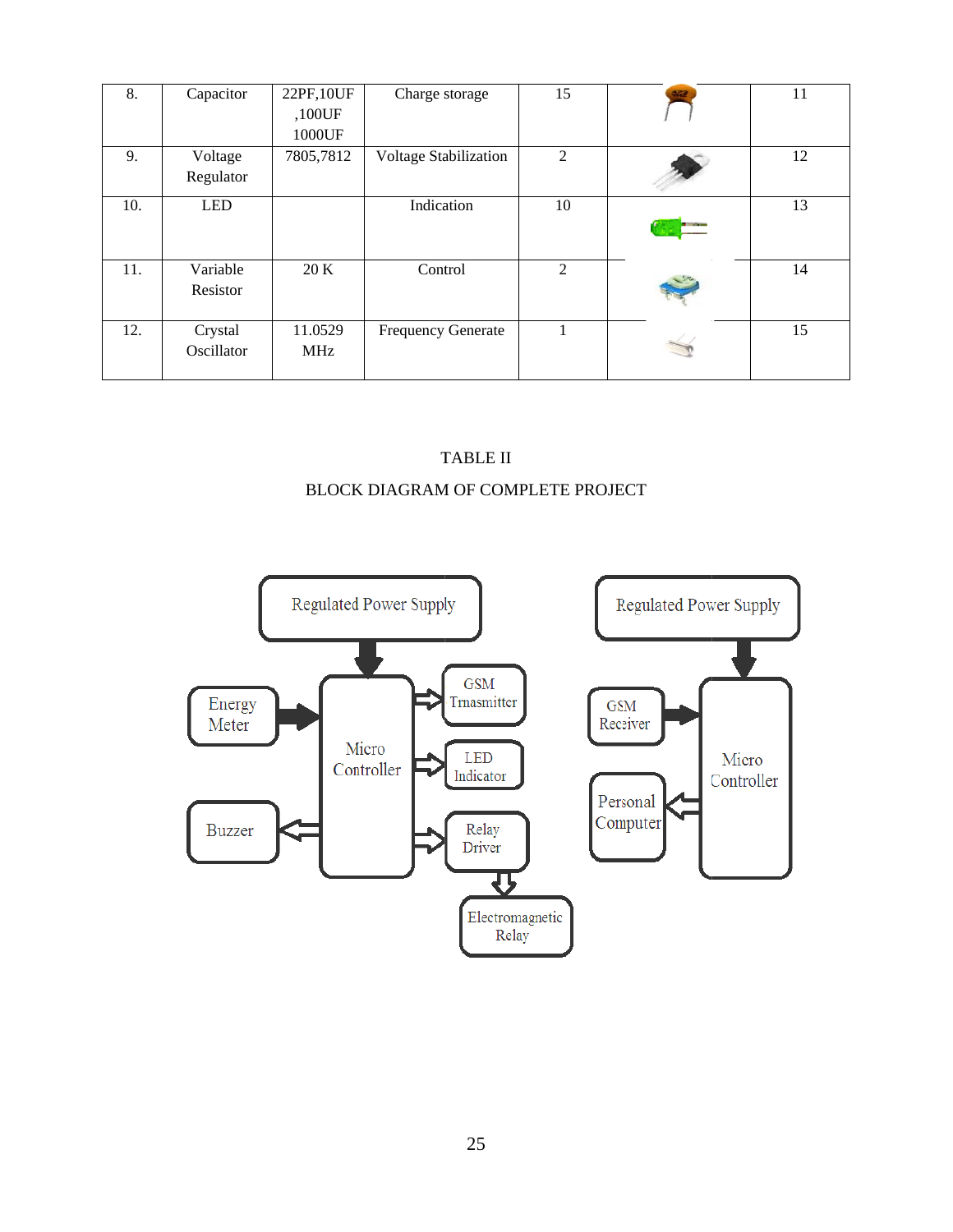### IV. WORKING OF PROPSED SYSTEM

Our project deal with automatic reading and theft control. In this system, a micro controller is interfaced with an energy metering circuit, GSM communication link,  $\&$  a contactor to make or break power line. At the substation end, a pc is connected with a GSM link to communicate with all energy meter  $\&$  a buzzer. In this system different component used for different purpose. Resistance are use for voltage drop, capacitor is used for charge storage, crystal oscillator use forgenerate frequency 11.0523MHz, diode use for current flow in singal direction, voltage regulator is used for voltage stabilization, relay is used for break the circuit, microcontroller is for programming and control, GSM is used for communication purpose.Consists of a single PCB, which converts CF pulses of Electronic Energy Meters to Electrical pulses, accumulate them and generate a meter reading with help of Microprocessor.

- Microprocessor converts this data into Power Line Modulation.
- Existing Meter Reading, Meter Constant and Meter  $\bullet$ ID is stored in NV RAM of Micro controller.
- One unit is incremented when Retrofit senses the  $\bullet$ pulses equal to Meter constant.

The proposed model has 8052 microcontroller as central processing unit. The GSM modem is serially connected with the controller which is the major communication module between user and provider. The GSM uses it own network for the transfer of information. Special coding in embedded c is used for programming 8052 microcontroller using programmer hardware along with MP lab IDE software. The programming makes use of massaging features of GSM command. The power circuitry converts 230 volt AC to 12 volt DC with the use of step down transformer and bridge rectifier. The LCD is interfaced to microcontroller using parallel port connection. In this project the microcontroller based system continually records the readings and live meter.

Reading can be sent to the electricity department on request. This system also can be used to disconnect to power supply to the house in case of non-payment of electricity bills. A dedicated GSM modem with SIM

card is required for each energy meter. The microcontroller pulls the SMS received by phone, decodes it, recognizes the mobile no. and then switches on the relay attached to its port to control the appliances. After successful operation, controller sends back the acknowledgment to the user's mobile through SMS. The coding emphasis reduces human labor  $\&$ increases the efficiency in calculation of bills for used electricity. The users will have a universal number and they can recharge outlets of electricity board. The acknowledgment of recharged coupon details will come to notice of the consumer and also will get displayed in LCD module [4]. In case of any theft between the service line and the energy meter, the micro controller will ON the buzzer for necessary action.

So, this process bring a solution of creating awaerness on unnessesary wastage of power and will tend to reduce wastage of power. This module will reduced the burden of energy providing by estabilishing the connection easily and no theft of power will takes place. The LCD display will displays the used amount and balance amount the can be used.



Fig.1 Project Embeded System